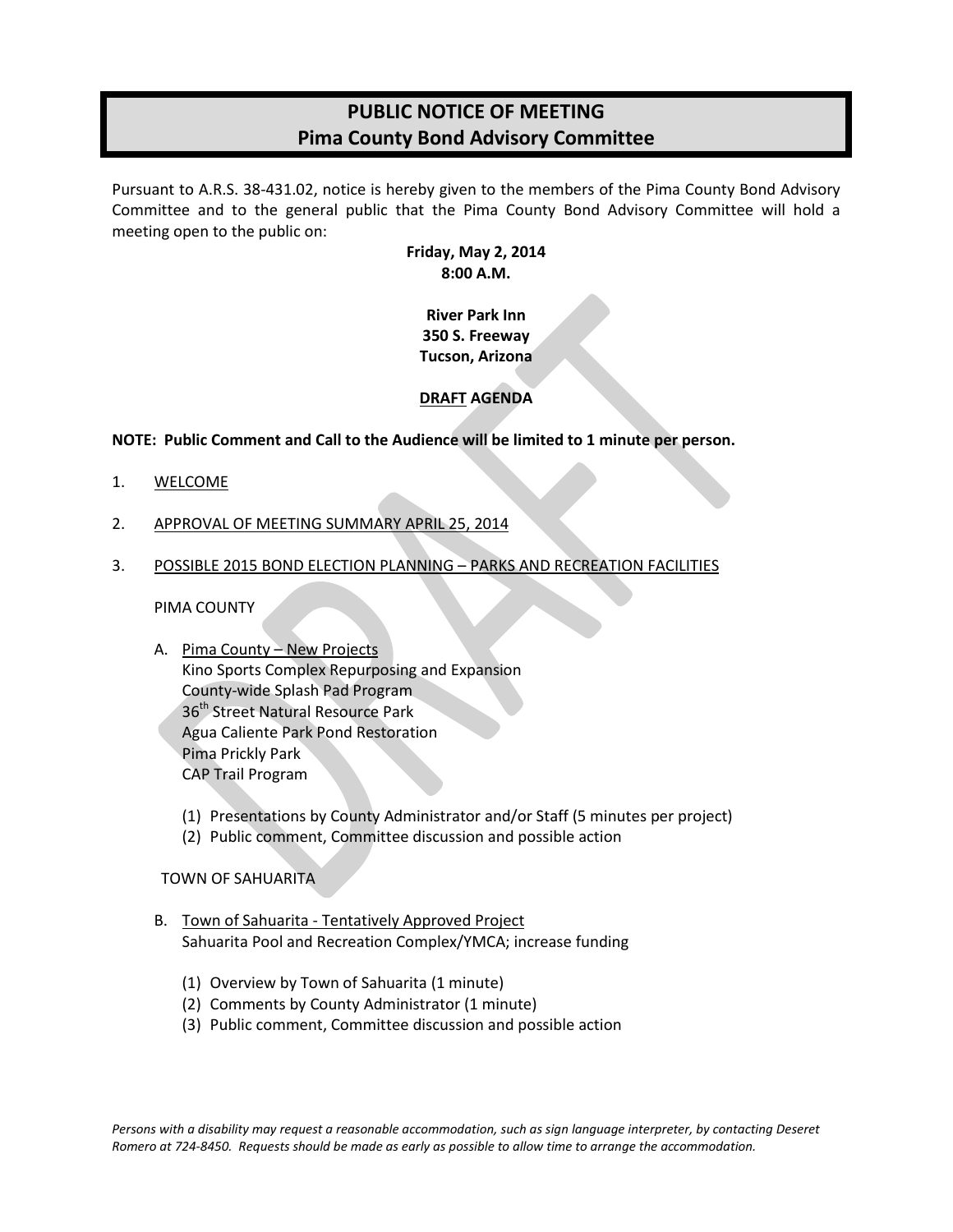- C. Town of Sahuarita New Projects North Santa Cruz Park Phase II Quail Creek Veterans Municipal Park Phase II
	- (1) Presentations by Town of Sahuarita (5 minutes per project)
	- (2) Comments by County Administrator (1 minute)
	- (3) Public comment, Committee discussion and possible action

### TOWN OF ORO VALLEY

- D. Town of Oro Valley Tentatively Approved Projects James D. Kriegh Park Upgrades; scope change/increase funding
	- (1) Overview by Town of Oro Valley (1 minute)
	- (2) Comments by County Administrator (1 minute)
	- (3) Public comment, Committee discussion and possible action
- E. Town of Oro Valley Resubmittals and New Projects Naranja Park Improvements – Resubmittal Riverfront Park Softball Fields - New
	- (1) Presentations by Town of Oro Valley (5 minutes per project)
	- (2) Comments by County Administrator (1 minute)
	- (3) Public comment, Committee discussion and possible action
- F. City of South Tucson Tentatively Approved Projects JVYC/Ochoa Gym; no changes El Casino Park; delete
	- (1) Overview by City of South Tucson (1 minute)
	- (2) Comments by County Administrator (1 minute)
	- (3) Public comment, Committee discussion and possible action
- G. City of South Tucson New El Paso Southwestern Greenway Construction
	- (1) Presentation by City of South Tucson (5 minutes)
	- (2) Comments by County Administrator (1 minute)
	- (3) Public comment, Committee discussion and possible action
- H. Pascua Yaqui Tribe Tentatively Approved with No Changes Lawrence Hiaki Pathway
	- (1) Overview by Pascua Yaqui Tribe (1 minute)
	- (2) Comments by County Administrator (1 minute)
	- (3) Public comment, Committee discussion and possible action